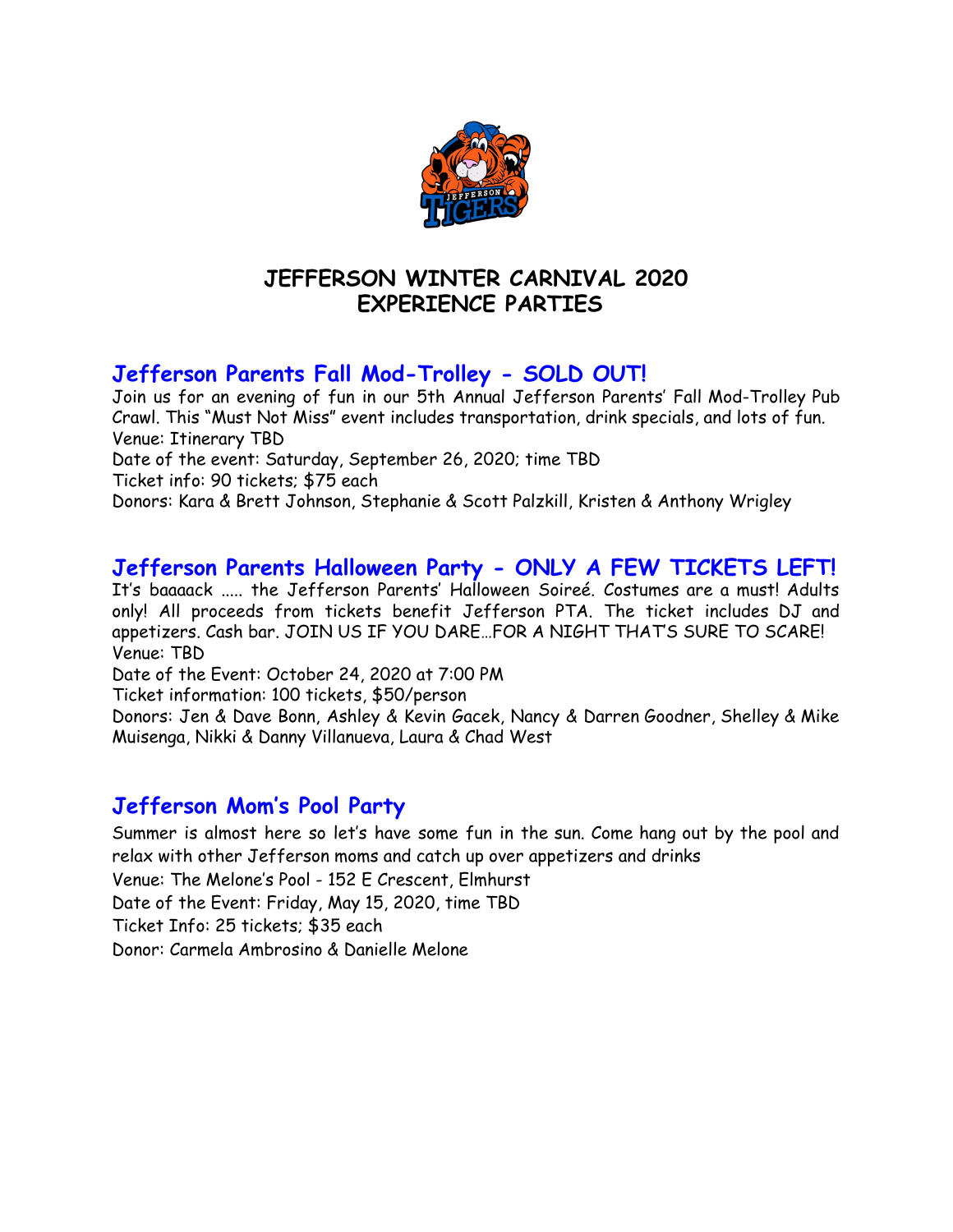### **Kids Baking Party with Chef Bissell**

Have fun making treats with your friends. Your child gets to bake cupcakes and make buttercream frosting. With some basic decorating techniques taught by Chef Bissell, the children will decorate the cupcakes and some premade cookies. Icing and cookies will be prepared ahead of time. Each child will take home a decorated cupcake, a decorated cookie, and recipes for the cupcakes and buttercream.

Venue: Bissell House Date of the Event: March 14, 2020 1-3PM Ticket info: 14 tickets, \$20 each Donor: Jill Bissell

## **Yoga Sculpt Class**

Take your yoga practice to the next level with this Yoga Sculpt class taught by the passionate Jefferson parent, Jori Deegan! This class is a unique blend of free weights, cardio, and power yoga. Strengthen and tone every main muscle group of your body while rocking out to loud, energizing music. End the night with a glass of wine. Venue: The Dailey Method Date of the Event: Friday, March 13, 2020 7PM Ticket info: 20 tickets, \$20 each Donor: Jori Deegan

#### **Day Off Pik a Pot n Paint Pizza Party**

Kids will get to paint a ceramic mug and create their own custom design that they get to take home after it is kiln dried. Pizza, friends and fun are all part of the experience. Venue: Pik a Pot n Paint Date of the Event: Friday, April 10th, 2020; 12-2PM Ticket info: 25 tickets, \$20 each Donor: Jen Bullock & Erin Nolan & Pik a Pot n Paint

## **Backyard movie night Grades K-2**

Summer is the perfect time for an outdoor movie night. Fun movie, snacks, popcorn, candy and water will be served… and maybe a cold treat at the end of the night. Venue: Messina Backyard Date of the Event: TBD, warm summer night, after sunset Ticket info: 30 tickets, \$20 each Donor: Nancy & Darren Goodner, Jackie & Peter Messina